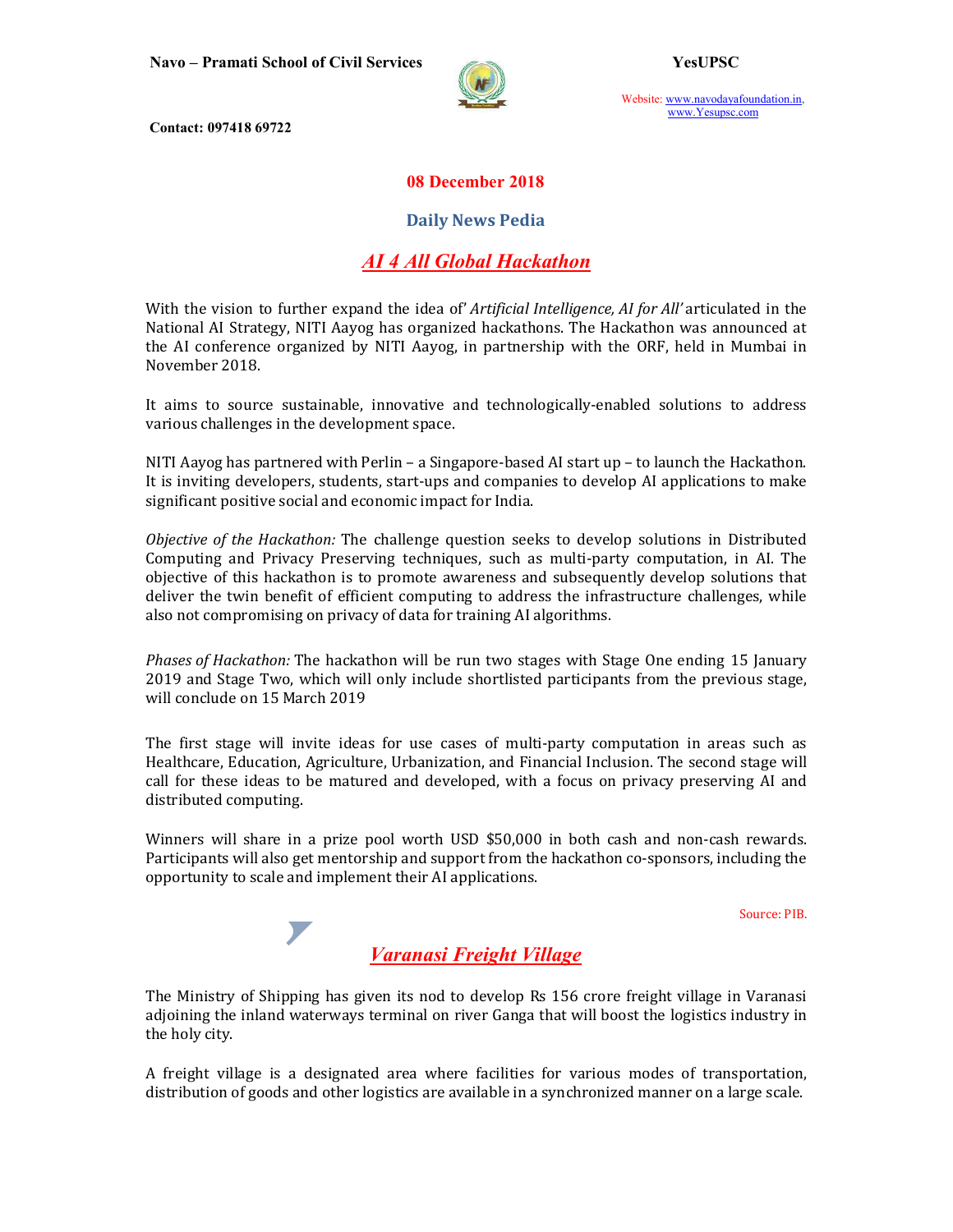It links and brings together different transport modes (road, rail), transport companies (forwarders, warehousing), supplementary transport service (vehicle services, consultancy services) as well as industrial and trading companies.

Varanasi freight village is proposed to be developed over a land area of about 100 acres. A World Bank pre-feasibility study has found Varanasi to be a suitable site for the freight village.

It will be developed by the Inland Waterways Authority of India (IWAI). It will serve as a cargo hub, and a centre for aggregation and value addition. It will also provide support to stimulate development of a professional logistics industry in Varanasi.

Source: Internet.

# SMART

The SMART project is being undertaken will cover almost one-fourth of Maharashtra. The project SMART will be assisted by the World Bank.

The focus is clearly on villages which are reeling under the worst agriculture crisis compounded by lack of infrastructure and assured value chains to channelize the farm produce.

The objective of the project is to:

- $\triangleright$  Create and support the value chains in post-harvest segments of agriculture,
- $\triangleright$  Facilitate agribusiness investment,
- $\triangleright$  Stimulate SMEs within the value chain,
- $\triangleright$  Support resilient agriculture production systems,
- $\triangleright$  Expand access to new and organized markets for producers and
- $\triangleright$  Enhance private sector participation in the agribusiness.

Source: The Hindu.

Sri Brihadeeswarar temple, Thanjavur

HC stays Art of Living event at Sri Brihadeeswarar temple in Thanjavur, a UNESCO World Heritage site.

The iconic Great temple was over 1,000 years old and by allowing private parties to put up temporary structures within its premises, the authorities were showing no regard for heritage.

It is a Hindu temple dedicated to Shiva located in Thanjavur in the Indian state of Tamil Nadu. It is also known as Periya Kovil (Great Temple), RajaRajeswara Temple and Rajarajeswaram.

It is one of the largest temples in India and is an example of Dravidian architecture during the Chola period. Built by emperor Raja Raja Chola I and completed in 1010 AD, the temple turned 1000 years old in 2010.

The temple is part of the UNESCO World Heritage Site known as the "Great Living Chola Temples", with the other two being the Brihadeeswarar Temple, Gangaikonda Cholapuram and Airavatesvara temple.

Source: The Hindu.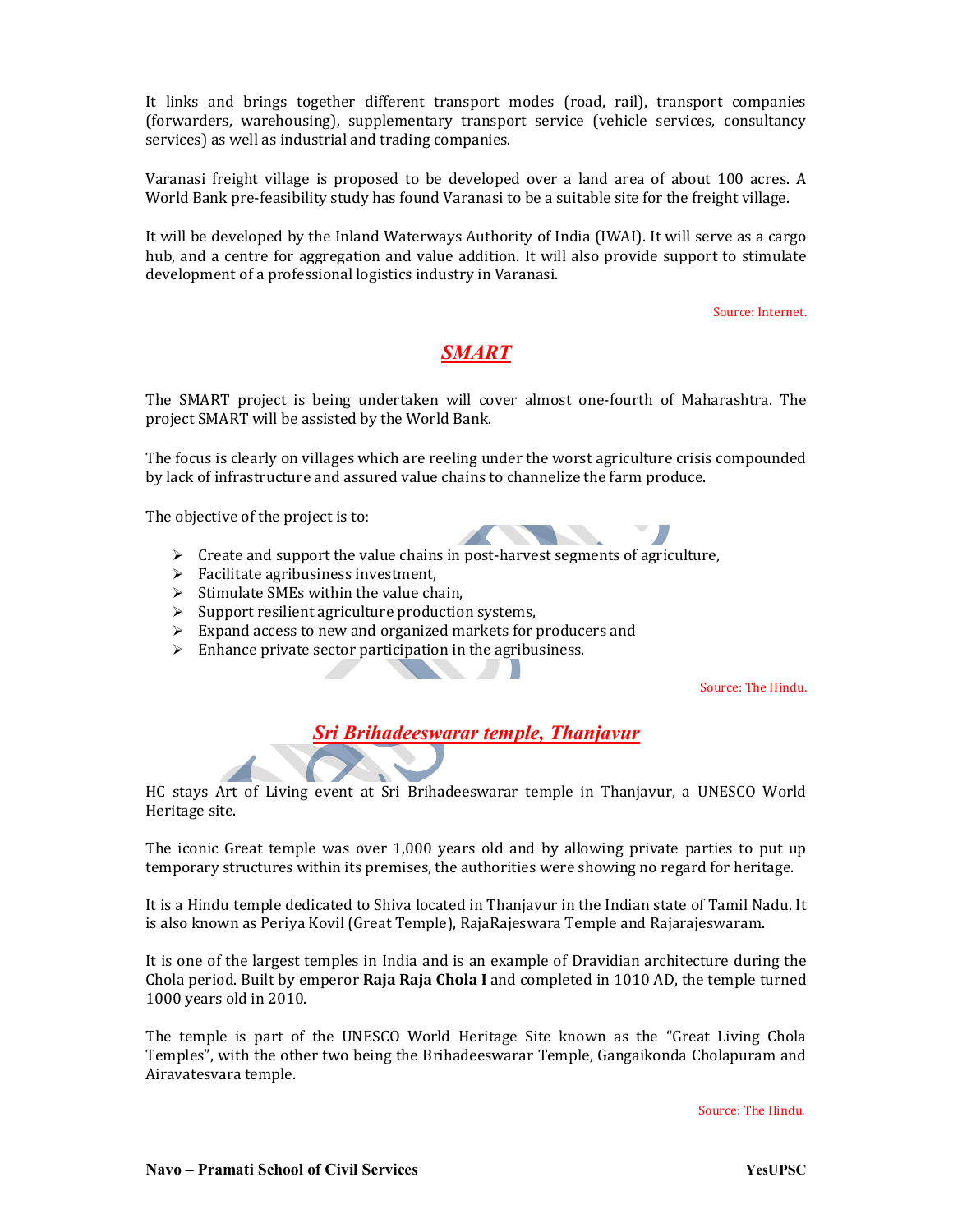# Editorial

To Read

#### End this long trauma

### It is time to repeal the Habitual Offenders Act, which has only ended up restigmatising marginalised communities

Consider this. Fifteen crore individuals, better known as the Denotified Tribes (DNT) of India, continue to be considered 'criminal by birth'.

The term, 'De-notified and Nomadic Tribes', can be traced to the Criminal Tribes Act (CTA) of 1871. The colonial government notified nearly 200 tribal communities to be hereditary criminals, cementing their societal identity as outcasts and subjecting them to constant harassment by the administration. After India gained Independence, these tribes were 'denotified' from the list of Criminal Tribes, and, hence, the term.

### Many reasons

Several reasons can be ascribed to state-sanctioned stigmatisation of the DNTs in India under British rule, including the strategy to identify their allies and at the same time, subdue and monitor activities of rebellious tribal communities in India.

The CTA allowed for close supervision and control over the mobility of the tribes which were notified by the provincial governments. The Act was amended in 1897, 1908 and 1911 to give sweeping powers to the authorities, some as draconian as allowing the state to remove any child of the age of six and above from its 'criminal' parents. By 1924, certain provisions were amended, and the Act was finally applicable to the whole of British India. Along with the introduction of laws such as the Forest Acts and the Salt Tax Act, the British threw a noose around the the lives of DNTs using stringent regulations.

It is only in independent India that the need was felt to shift the collective burden of criminality to the individual, which led to the CTA being repealed and the Habitual Offenders Act (HOA) being enacted in various States. Not all States enacted it, Currently, a variant of the HOA Model Bill as proposed by the Union Government then stands enforced in 10 States across the country, having been enacted in many more.

However, the HOA functioned as a mere extension of the CTA. Nomadic and semi-nomadic communities continued to face harassment at the hands of law enforcement agencies. Certainly, the mere repeal of the CTA could not change the mindset of government officials or members of society. The fact is that even in the 21st century, DNTs continue to face ostracisation by society at large. Given their centuries-old tradition of constant movement, they often do not possess any residential proof, which leaves them out of the majority of the government's developmental schemes. Those deemed eligible for such schemes were randomly grouped under the Scheduled Castes, Scheduled Tribes or Other Backward Classes categories. As a result, most members of the DNTs continue to be out of the orbit of steps being taken to end discrimination.

To address these issues, the first National Commission for Denotified, Nomadic and Seminomadic Tribes (NCDNT) was constituted in 2003, and reconstituted two years later under the chairpersonship of Balkrishna Renke, which submitted its report in 2008. The recommendations found an echo in the Idate Commission, constituted with the similar mandate in 2015, and currently withholding public release of its report. However, denied funding by the Ministry of Social Justice and Empowerment in fulfilling its mandate of carrying out survey and field validation work, the Idate Commission Report lacks the scientific data necessary to introduce reforms to address the plight of DNTs.

Navo – Pramati School of Civil Services The Contract of Contract of the VesUPSC The NCDNT report clearly recommends repealing the various HOAs. This has also been the constant refrain of community leaders, representatives and civil society organisations — as the Act still casts its shadow of the state on communities. The onus is thus upon us, lawmakers at the helm of democratic institutions that govern the country, to finally bring